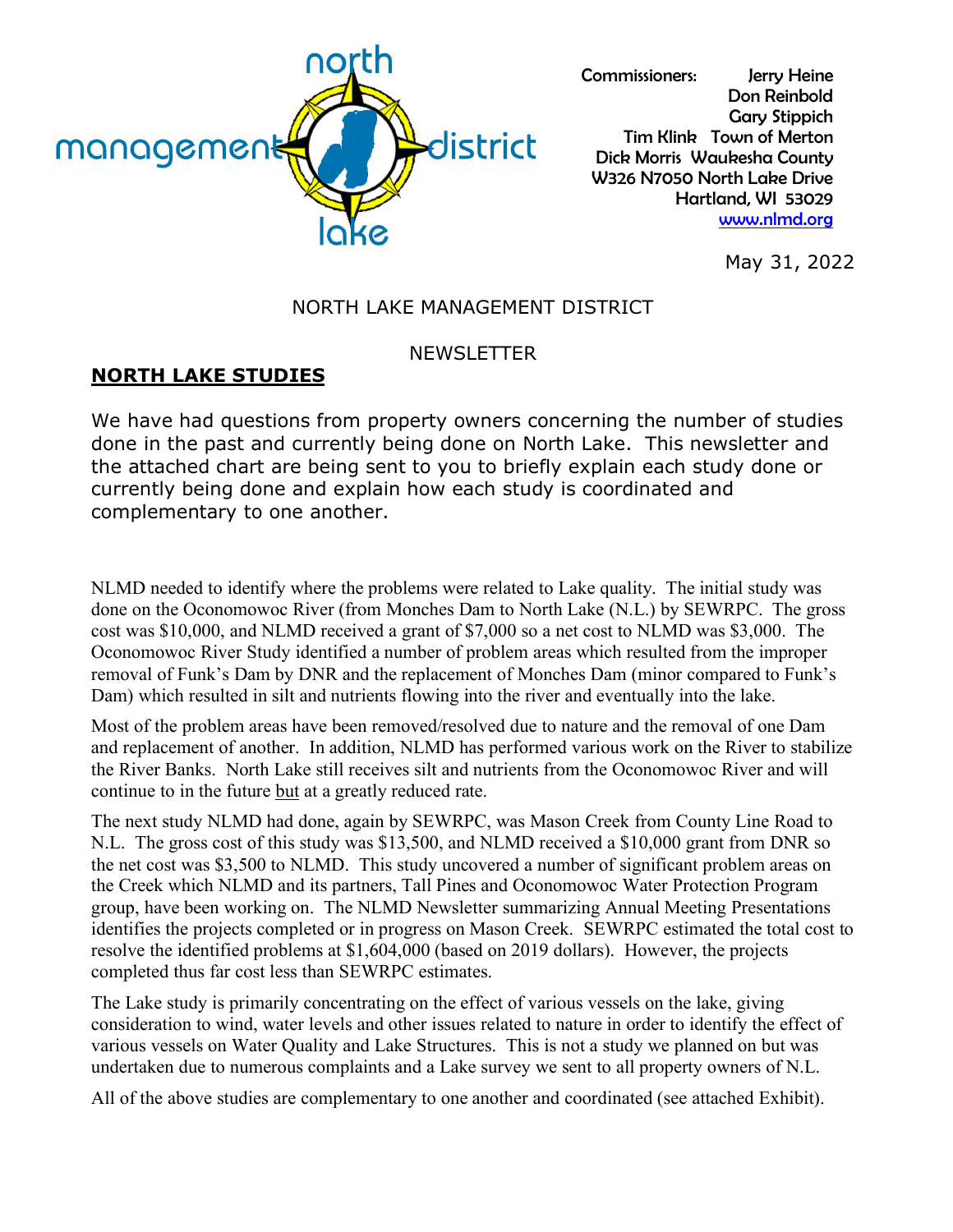The Dredging Project is not a Study but rather an action to clean up prior years, decades of problems. The Dredging Project will remove significant silt and nutrients from N.L. It will stop the significant movement (due to currents) of silt around the entire Lake to improve Lake quality and, hopefully, reduce Aquatic Plant (AP) growth. Now is the time to take this project on. Will dredging be needed in the future? Probably, but most of us will be long gone. In other words, because of the actions taken and planned, future dredging should not occur for a very long time.

The Ammonia/Nitrate Study was not started or financially supported by North Lake Management District. We became involved as an accommodation to several riparian owners who were interested in pursuing and financing such a study. This research effort was not put out to bid as required for projects taken on by a public entity like the NLMD. As such, NLMD could not pay for the project but does support the effort.

If you have any additional questions, please let us know and again thank you for your past and future support.

Commissioners of North Lake and Mark Theisen, Chairman, Water Quality and Environmental Committee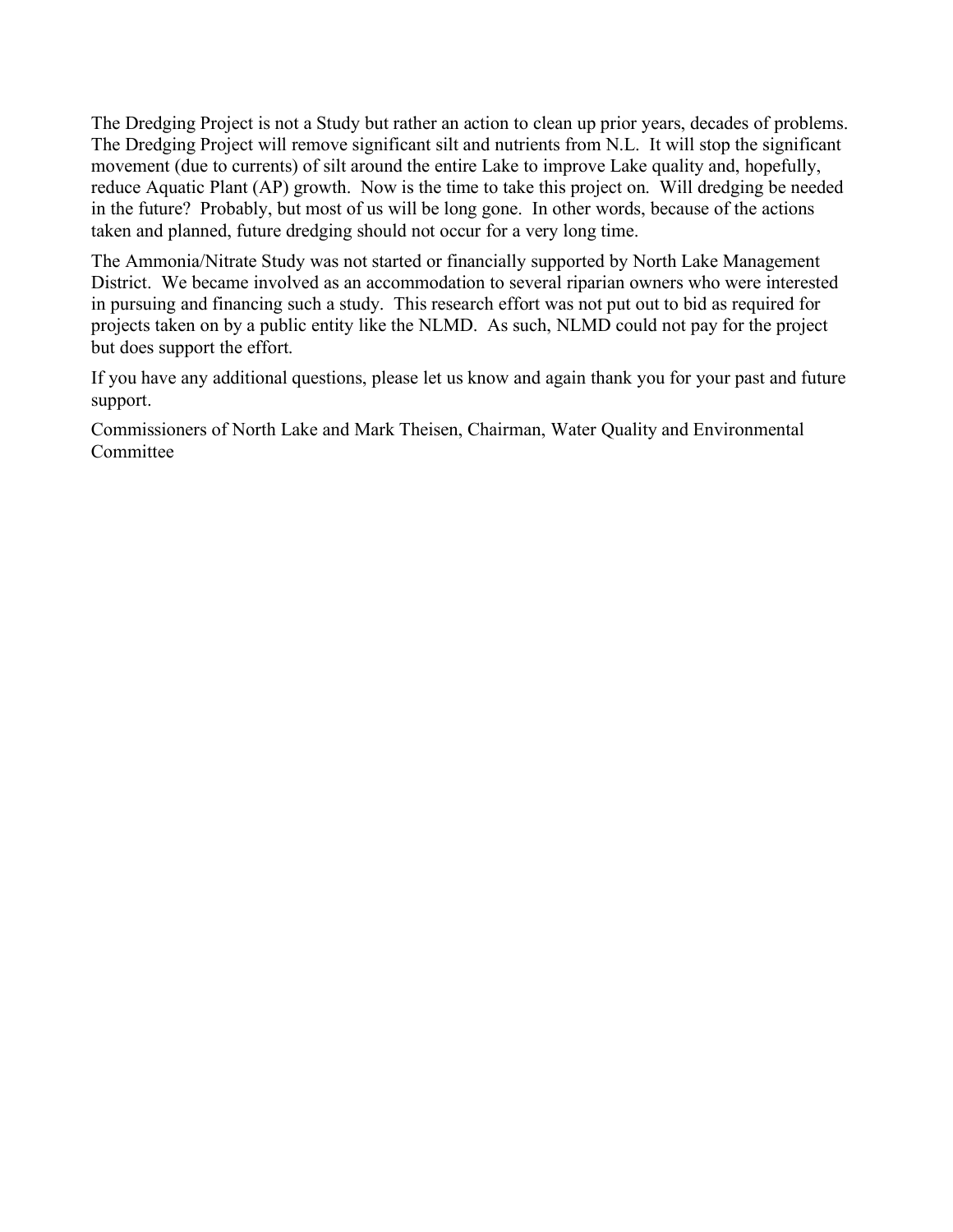# **NLMD Water Quality Initiatives**

Commissioners Heine, Reinbold, Stippich, Klink, Morris

| <b>Wave</b><br><b>Study</b>                                                                                       | Water<br>Quality<br><b>Phosphorus</b><br><b>Monitoring</b>                                                    | <b>Dredging</b><br><b>Sediment</b><br>from North<br><b>Bays</b>                                                             | <b>Ammonia/Nitrate</b><br>research                                                                                                               | <b>Carp Reduction</b>                                                              |
|-------------------------------------------------------------------------------------------------------------------|---------------------------------------------------------------------------------------------------------------|-----------------------------------------------------------------------------------------------------------------------------|--------------------------------------------------------------------------------------------------------------------------------------------------|------------------------------------------------------------------------------------|
| <b>Tim Tyre</b>                                                                                                   | Jim Schneider &<br><b>Mark Theisen</b>                                                                        | Mark Theisen                                                                                                                | <b>Chris Didier</b>                                                                                                                              | Scott Jankowski                                                                    |
| Data<br>Resources<br>Carroll<br><b>University</b><br><b>Tera Vigilis</b><br><b>SEWRPC</b><br><b>WI DNR</b>        | Data<br>Resources<br><b>SEWRPC</b><br><b>OWPP</b><br><b>WI DNR</b><br><b>UW Stevens Point</b>                 | Data<br>Resources<br><b>SEWRPC</b><br><b>OWPP</b><br><b>WI DNR</b>                                                          | <b>Resources</b><br><b>UWM Water</b><br>Researchers                                                                                              |                                                                                    |
| Multi Year study<br>Focused on wave<br>impacts to<br>physical and<br>chemical<br>characteristics of<br>North Lake | Ongoing since 86.<br>Monitoring water<br>quality in North<br>Lake. Recently<br>added lake<br>turnover testing | First attempt in<br>2008. Revisited in<br>2020. NLMD<br>approved project.<br><b>Working on DNR</b><br>permit<br>amendments. | Initial spike in<br>Ammonia/Nitrate<br>occurred in 2021.<br><b>Additional testing</b><br>to determine if<br>this is ongoing<br>issue and source. | Ongoing effort.<br>Focus on<br>spawning events<br>when removing<br>carp is easier. |